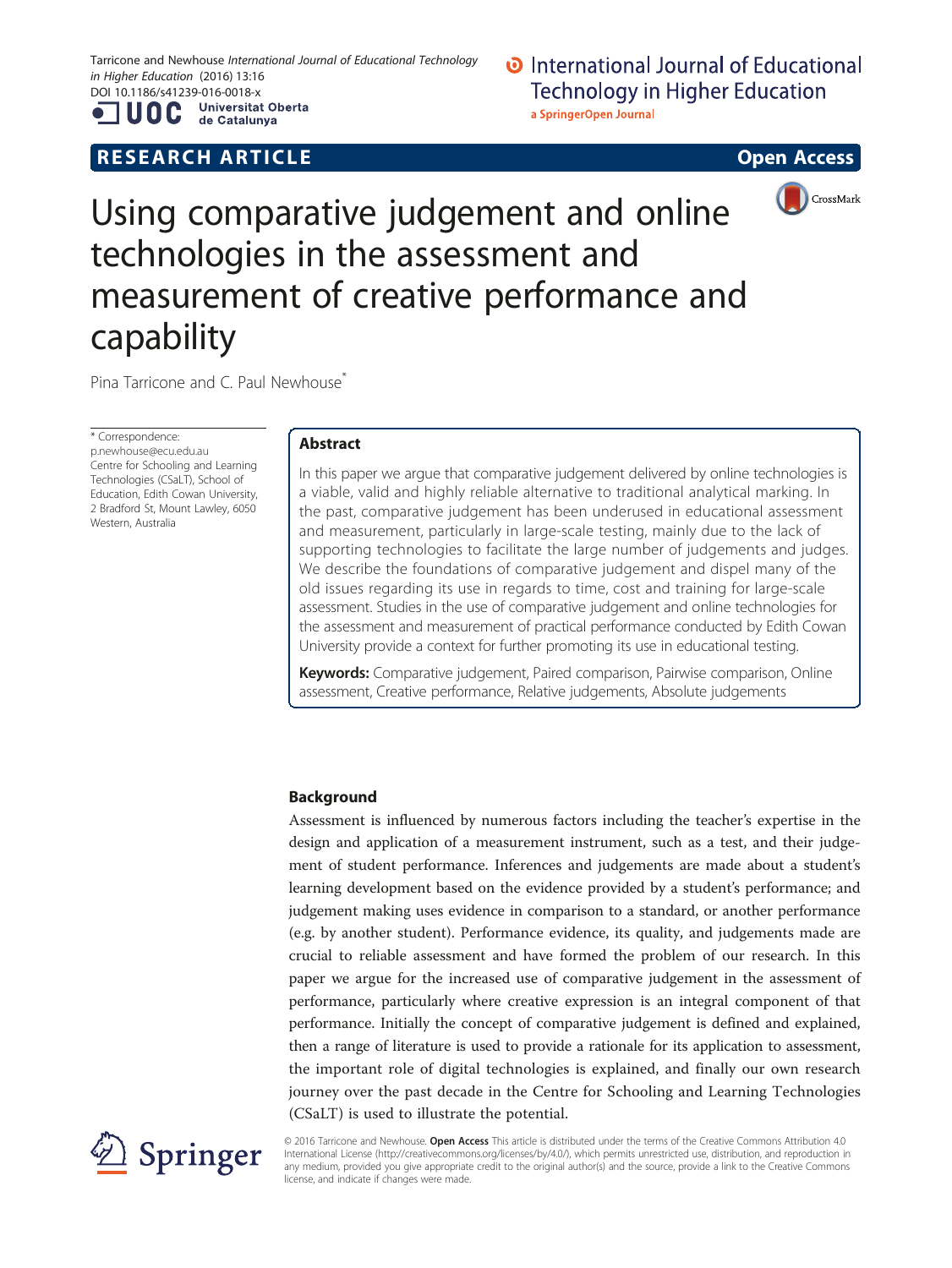#### Comparative judgement

The fundamental principle of measurement involves comparison, whether between two objects or performances or between a performance and a theoretical standard (e.g. marking criteria). Comparison provides the basis upon which measurement instruments are developed. Measurement instruments, assessment tasks, are deliberately designed and developed to measure ability and to classify performance relative to another performance. Essential to measurement is the construction of the task and its categories, which are used to compare, classify and identify ability through performance in relation to a well-defined outcome space (Humphry & Heldsinger, [2007;](#page-9-0) Wilson, [2005](#page-10-0)). Therefore, the basis of measurement is comparison, based on a specific outcome space and developed criteria that identify what performance outcomes are being measured and the categories of the performance (Andrich, [1988;](#page-9-0) Rasch, [1961](#page-10-0); Wilson, [2005](#page-10-0)).

Comparative judgement, comparative pairs, pairwise comparison or paired comparison are terms that are used to describe a measurement method, which involves making inferences based on specific task criteria about one student's performance compared with another's, in contrast to comparison with a theoretical standard in analytical methods. This means that through comparison, items, objects or performances are measured with reference to another item, object or performance (Andrich, [1988](#page-9-0); Rasch, [1961](#page-10-0); Thurstone, [1927](#page-10-0)). Arguably comparative judgement began when Fechner ([1860](#page-9-0)) first introduced the psychophysical method which involved ranking objects of physical magnitude; this method was later investigated and extended by Thurstone ([1927, 1954](#page-10-0)). Comparative judgement was originally used for the pairing of psychophysical stimuli, such as weight, height and for measuring values and attitudes (Andrich, [1988;](#page-9-0) Bramley et al. [1998;](#page-9-0) Fechner, [1860;](#page-9-0) Jones & Alcock, [2014](#page-9-0); Jones et al. [2015;](#page-9-0) Thurstone, [1927](#page-10-0), [1954\)](#page-10-0). The original conception of comparative judgement was that repeated comparisons of pairs of items, objects or performance used for an immediate perception with minimal cognitive processing. A comparison for quality takes more time than a comparison for magnitude. An example of an early study applying comparison for quality was by Bradley and Terry ([1952](#page-9-0)), who investigated the feasibility of using comparative judgement to determine the quality of pork meat. Inferences of quality are made based on the criteria and this informs the estimation of the scale location. The process and outcome of the comparison involves estimating or inferring the scale location of the performances/instances, not based on the origin being relative to an absolute zero (Bond & Fox, [2001;](#page-9-0) Humphry & Heldsinger, [2007\)](#page-9-0).

Measurement of ability (i.e. latent trait) from performance relies upon comparison to infer thresholds and form an interval scale (Andrich, [1988](#page-9-0); Andrich & Luo, [2003](#page-9-0)). Thresholds, classifications or intervals on the latent-trait continuum represent a range of abilities. But differences in ability are not necessarily equal, and therefore the thresholds or intervals on the continuum cannot be proportioned equally. The location of a student's ability on the continuum is inferred by the judgment of their performance on a task or tasks in a specific knowledge domain. A foundation of the latent-trait continuum is that learning is cumulative and prior knowledge becomes the basis for the development of new knowledge and understandings (Humphry & Heldsinger, [2007](#page-9-0)). Inference and subsequent probabilistic mapping of ability and growth on a continuum, or 'underlying growth continua', is fundamental to the Rasch [\(1980](#page-10-0)) latent-trait theory (Andrich, [1988](#page-9-0)). Andrich ([1988\)](#page-9-0) argued that "ability is a latent trait, whereas performances are the observable manifestations of ability … in making observations that reflect properties, the actual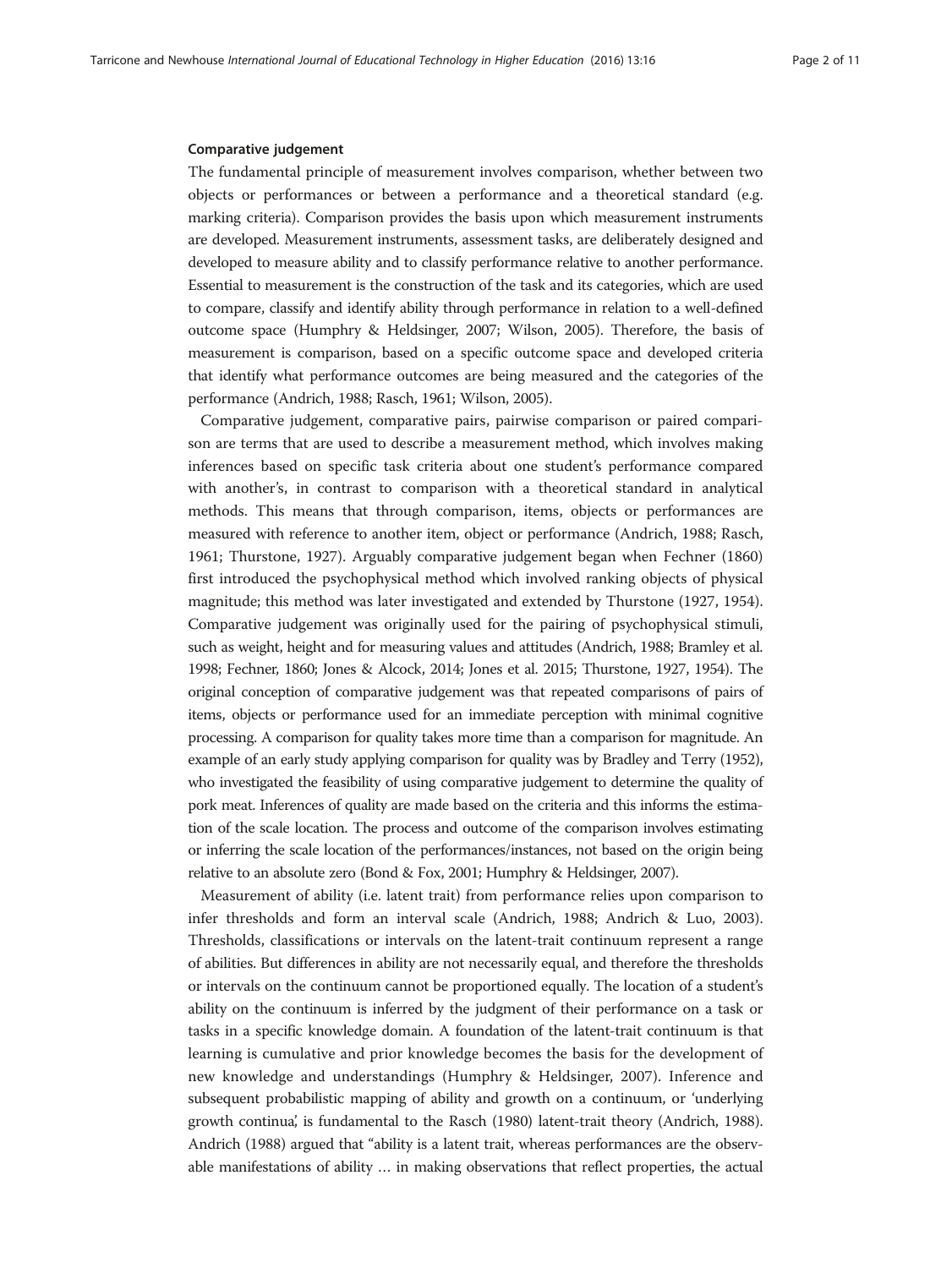properties are abstractions based on the patterns of observations" (p. 14). Based on Andrich's conception, the latent nature of ability means that comparisons cannot be deterministic, but are probabilistic.

Deterministic classifications involve comparisons that are determined with certainty (Andrich, [1988](#page-9-0)). However, comparisons cannot be deterministic if they are measuring ability because it is difficult to determine with certainty the classification of abilities as they are not necessarily fully observable. Therefore, the comparisons are probabilistic; meaning that the outcomes of the comparisons are based on frequency, or some likelihood and qualitative judgment. In addition, invariance of classification is essential to measurement in a two-way frame of reference, such as in comparative judgement (Andrich, [1988](#page-9-0)). The Guttman structure provides a two-way observational frame of reference where comparisons are made between two items, objects or performances in a process of classification (Andrich, [1988](#page-9-0); Bond & Fox, [2001](#page-9-0); Humphry & Heldsinger, [2007\)](#page-9-0). The outcomes of such comparisons are labelled dichotomous as they involve two outcomes represented by the integers of 0 or 1. Student work samples are compared to each other in this two-way frame of reference to identify which has achieved the criteria of the assessment at a higher or lower level. Therefore, comparison is used to determine whether each work sample is better (1) or worse (0) than another work sample. Hence, the ordering or comparison process is not deterministic but is probabilistic (Humphry & Heldsinger, [2007](#page-9-0)).

Referring to Thurstone's work on comparative judgements, Pollitt [\(2012a](#page-9-0)), who we understand initially collaborated with Andrich in the 1970's, argued that comparisons can be made with any kind of object including educational performances. Essentially, assessors' holistic judgements provide a shared contribution to the development of a measurement interval scale. The scale represents the outcomes of the assessors' cumulative comparative judgments of the quality of the psychometric latent trait being measured (Bramley, [2007;](#page-9-0) Pollitt, [2012a](#page-9-0)).

#### Relative and absolute judgements

"There is no absolute judgment. All judgments are comparisons of one thing with another" (Laming, [2004,](#page-9-0) p. 9). Absolute and relative judgements are terms that have been used to describe analytical and comparative judgement assessment methods respectively. Absolute judgements, analytical traditional marking/scoring, refers to the allocation of marks/score points or a grade (Gill & Bramley, [2013;](#page-9-0) Pollitt, [2012a\)](#page-9-0). It has been contended by researchers that relative, comparative judgements are highly reliable, more so than absolute, analytical judgements (see Jones & Alcock, [2012](#page-9-0), [2014;](#page-9-0) Laming, [2004;](#page-9-0) Pollitt, [2012b\)](#page-9-0). Jones and Alcock ([2012](#page-9-0)) argued that "people are far more reliable when comparing one thing with another than when making absolute judgements" (p. 64). Pollitt has also consistently supported the argument that comparative judgements, specifically adaptive comparative judgements, can generate "extremely reliable scores, far higher than traditional marking" with little training (Pollitt, [2012a](#page-9-0), p. 168). For example, a study investigating absolute and relative judgements and standard-setting by Gill and Bramley [\(2013](#page-9-0)) considered the accuracy of holistic comparative judgements in relation to the original analytical marks of examination scripts that were 'close together in overall mark' in a standard-setting exercise. The assessors made absolute (mark/grade of each script), relative (script quality compared to another script) and confidence judgements (how confident they were of their judgements). Gill and Bramley found that in the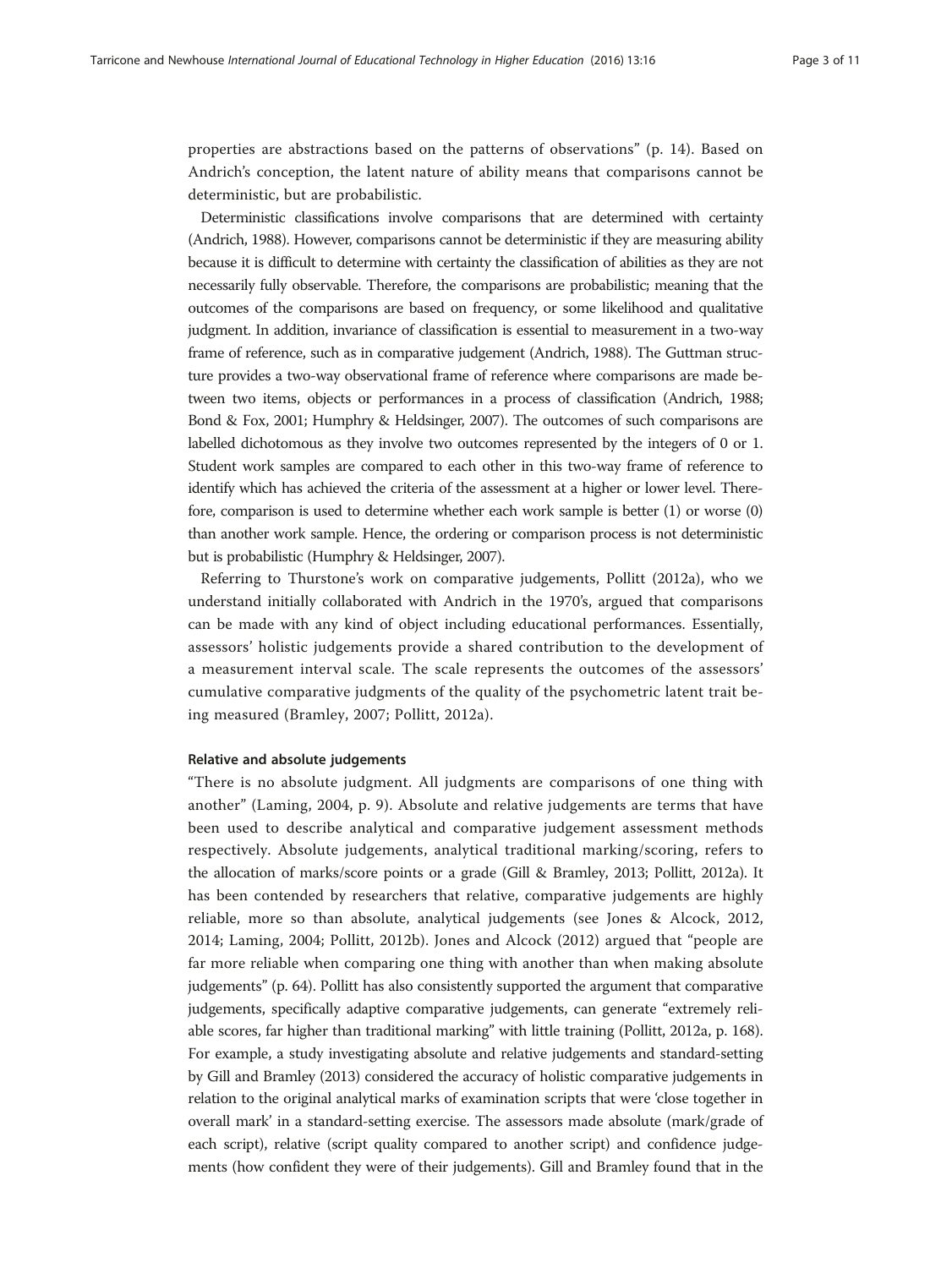standard setting/awarding process, the assessors made more accurate relative judgements than absolute judgements, and that the judgements that were described by the judges as 'very confident' had higher accuracy than other judgements.

Heldsinger and Humphry ([2013\)](#page-9-0) identified some advantages of analytical marking including that the use of criterion marking rubrics provide specific information for assessors reducing subjectivity. Their review of the literature also suggested that there have been arguments highlighting concerns regarding the "assumption that using rubrics increases inter-rater reliability and validity, and the overall accuracy and quality of assessment" (p. 221). Finally, they concluded that assessors may mark leniently, harshly, to a different standard to others, and may value quality differently leading to a need for a substantial amount of time allocated to training and moderation. And Pollitt [\(2012a](#page-9-0)) argued that "a marker may award the same average mark, yet discriminate more finely amongst the objects, in effect being more generous to the better ones and more severe to the poorer—or vice versa" (p. 168). Therefore, one major downside of absolute, analytical marking is that ensuring reliability is challenging and costly to monitor. Whereas, relative judgements can be constantly monitored as they are made, and decisions can be made if additional judges or judgements are needed to increase reliability. Overall, there is agreement amongst researchers in the field with Jones and Alcock's [\(2012](#page-9-0)) argument "that people are far more reliable when comparing one thing with another than when making absolute judgements" (p. 64). Comparative judgement ensures that individual judge severity is overcome because the judgement process is focused on the 'relative merit' of each performance and not the individual judge's standard (Bramley, [2007](#page-9-0), p. 265; Pollitt, [2012a\)](#page-9-0). Also, if judges are making different quality discrimination decisions, the process of comparative judgment, after multiple rounds of judgements, can accurately rank performance quality (Pollitt, [2012a\)](#page-9-0).

One of the main reasons for high reliability of relative comparative judgements compared to absolute analytical judgements is that, relative judgements require larger numbers of judges. Absolute analytical marking uses just one or two markers whereas comparative judgement requires more than two judges, e.g. ten judges (Pollitt, [2012a](#page-9-0)). For example, Pollitt ([2012b\)](#page-9-0) refers to his work with Richard Kimbell on the e-scape study of the assessment of e-portfolios as an example of the high reliability coefficients that can be achieved with digital assessment and the comparative judgement method. Pollitt posited that in Kimbell et al.'s [\(2009](#page-9-0)) study the high reliability coefficient of 0.96 generated by 28 judges assessing 352 e-portfolios with 3067 judgements was higher than any analytical marking system could achieve. Studies by Heldsinger and Humphry [\(2010](#page-9-0)), ([2013\)](#page-9-0) found that highly reliable comparative judgements of writing scripts by a large number of judges were made using calibrated exemplars as referents, as suggested by Thurstone [\(1928](#page-10-0)). They argued that comparative judgement, using calibrated exemplars, were successfully used as a highly reliable method to validate results from large-scale testing programs without the extensive assessor training and moderation processes that were required for absolute analytical judgements. In their 2010 study they found a high level of internal consistency of the teacher judgements and that the comparative judgements were highly correlated with the results of analytical marking from an Australian large-scale test for the same students, providing evidence of concurrent validity. These researchers were motivated by concerns about the accuracy of teacher judgements, the quality of information, including very little diagnostic information, provided by standardized testing. They found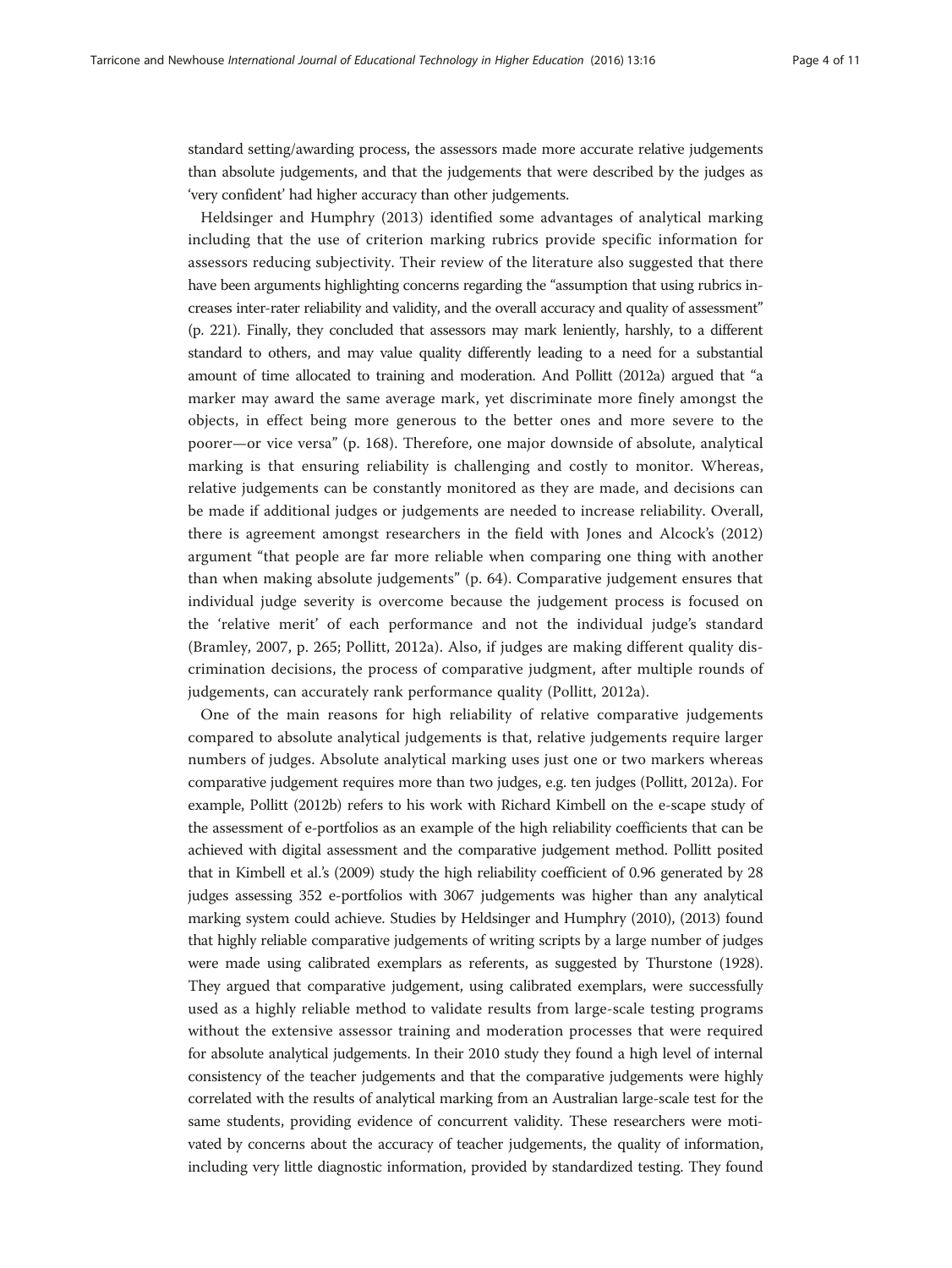that complex rubrics used for analytical marking required extensive training, whereas, comparative judgement required little training. So they found that the assessors' judgements of writing performance were highly internally consistent and highly reliable, considering that initially the teachers were concerned about making judgements across ability ranges with which they were not familiar. In a follow-up study Heldsinger and Humphry ([2013\)](#page-9-0) used calibrated writing exemplars as the referents for comparative judgements of scripts to assess student writing performance. The analysis showed a very high reliability and internal consistency.

Several researchers have found that judgements based on quality, using specified holistic criteria, resulted in a more valid assessment of performance (Bramley, [2007;](#page-9-0) Heldsinger & Humphry, [2010;](#page-9-0) Pollitt, [2012a](#page-9-0)). According to Pollitt ([2012a](#page-9-0)) the high reliability of comparative judgement is a "consequence of the constant focus on validity" (p. 168) and this "demands and checks that a sufficient consensus exists amongst the pool of judges involved" (p. 167). Comparative judgements are independent and additional judgements increase reliability (Bramley et al., [1998;](#page-9-0) Pollitt, [2012a](#page-9-0)). Thus, judge bias and misfitting scripts can be easily identified during the judgement process, and reliability can be improved by increasing the number of judges and/or the number of judgements (Bramley, [2007\)](#page-9-0). Additional judgements of work at grade cut-offs can help to improve and consolidate the ranking of works and improve reliability (Pollitt, [2012a\)](#page-9-0). However, Bramley [\(2007](#page-9-0)) has argued that it is 'implausible' that each comparison is independent as the judges would remember particular scripts. We believe that it may be the case if the comparative judgements were being conducted with a small number of hard copy scripts or performances but it would be unlikely with large numbers of scripts and judgements being made when using online software systems, because judges may not encounter individual scripts in subsequent comparisons.

#### Time, cost, training and large-scale testing

Researchers have identified several limitations of comparative judgement. One is the time that it takes to make the large number of judgements and the number of judges required to reach the high levels of reliability that can be achieved with comparative judgement (Bramley et al., [1998](#page-9-0); Heldsinger & Humphry, [2013;](#page-9-0) Jones & Alcock, [2014](#page-9-0)). Heldsinger and Humphry ([2013](#page-9-0)) explained that although comparative judgement was an efficient assessment method complex scripts required additional time to complete the number of judgements needed for reliability. Bramley ([2007\)](#page-9-0) used the term psychological validity to describe the additional cognitive requirements to make valid and reliable judgements of complex performances, such as scripts, because of the amount of time taken to make the judgement. Bramley's psychological validity may have some connection with what Thurstone [\(1927](#page-10-0), [1954\)](#page-10-0) described as the "discriminal process" (p. 48). According to Thurstone during comparative judgement the discriminal process encompasses the different reactions to each work sample, item or task as it is being compared to the next work sample, item or task. Thus the discriminal process leads to the comparative judgement and affects the time taken.

The issue of time in making comparative judgements was highlighted in a study by McMahon and Jones ([2014\)](#page-9-0), who investigated the use of comparative judgement in the assessment of a secondary school chemistry experiment. The researchers found that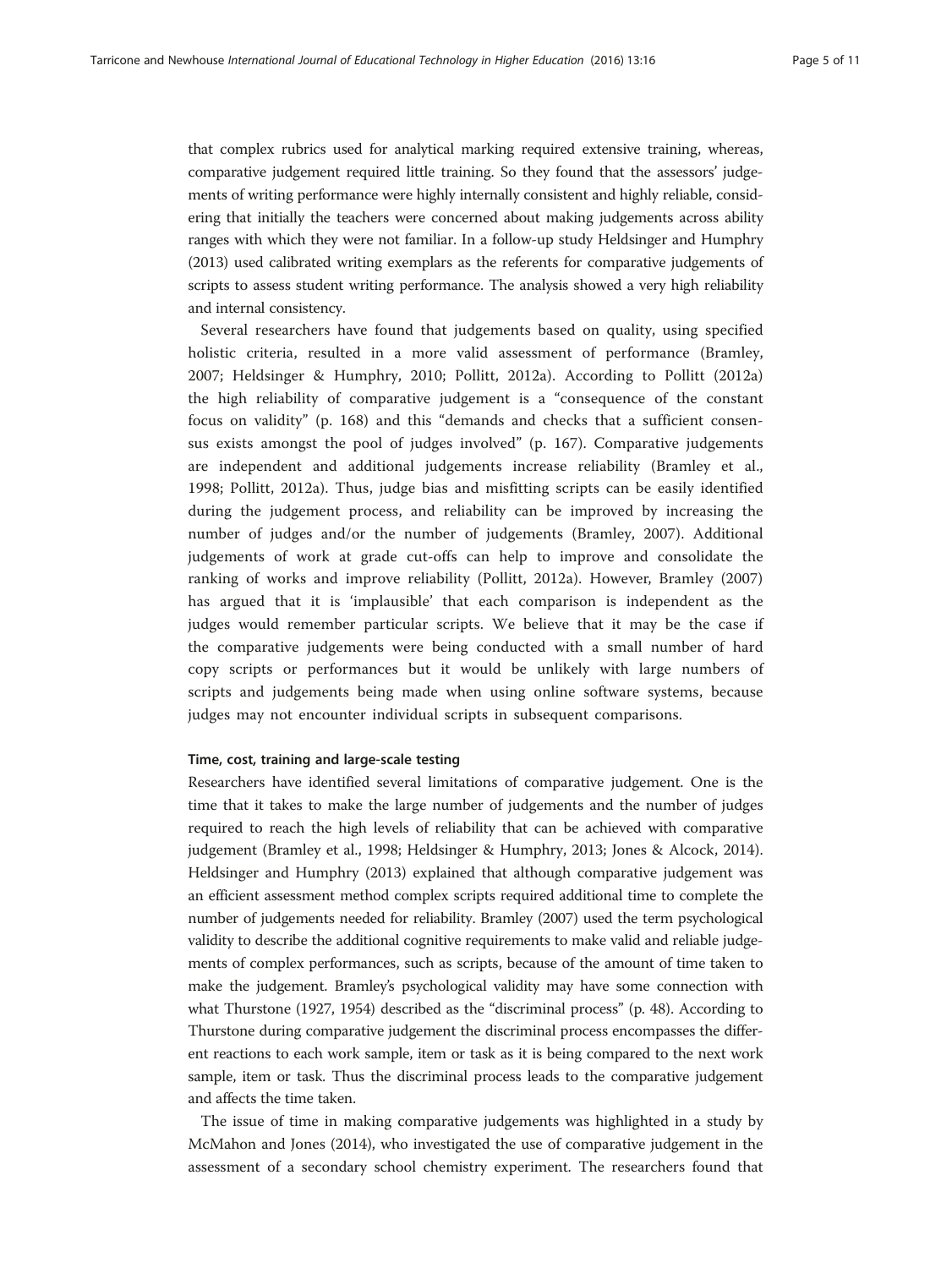the comparative judgement was highly reliable, consistent across judges and the judgements correlated with the analytical marking testing data. The study involved 154 test scripts and five teachers from a secondary school in Ireland. Altogether they made 1550 judgements using the 'No More Marking' online system. All of the scripts were also analytically marked by two of the five teachers. The researchers found that the comparative judgements totalled approximately 14 h (3 h per judge) and the analytical marking totalled approximately 3 h to mark all 154 tests. The two teachers who analytically marked the tests reported that they each took one and a half hours to mark the tests without providing feedback. The estimated reported marking time seems short for the number of scripts that were marked. Although the comparative judgements were more time consuming than the analytical marking, McMahon and Jones acknowledged that other studies, including our own, have shown otherwise (see Jones et al., [2015](#page-9-0); Kimbell, [2012;](#page-9-0) Newhouse, [2011\)](#page-9-0). Our review of the test instrument revealed that a possible reason for this time discrepancy, not identified by the authors, was that it was not conducive to making holistic judgements. Most of the questions required students to list responses rather than provide a descriptive response. These questions required the judge to assess each individual response rather than to make a holistic judgement of the script.

Another time and cost issue is assessor training. Several researchers have found that assessors needed little training in the use of comparative judgement systems and the process, including those in which judges had not had specific assessor training (see Heldsinger & Humphry, [2013](#page-9-0); McMahon & Jones, [2014;](#page-9-0) Pollitt, [2012a](#page-9-0)). Training generally involves understanding the holistic performance criteria and assessors gaining an understanding of the quality of the evidence presented in a range of work samples (Kimbell et al., [2009\)](#page-9-0). For example, in one study Heldsinger and Humphry [\(2010\)](#page-9-0) found that training for comparative judgements took approximately half an hour, whereas, analytical marking rubric training needed a full day. In terms of judgement making, Heldsinger and Humphry ([2013](#page-9-0)) found that with little training assessors using calibrated exemplars were able to efficiently judge 29 writing performances, one every three minutes, in one and half hours. Although they specifically did not refer to the lower cost of comparative judgement they did consistently argue the efficiency of the method, in terms of training and judgement making, in contrast to traditional, analytical marking. Pollitt [\(2012b\)](#page-9-0) has consistently argued that comparative judgment can be conducted at a comparable or lower cost to analytical, traditional marking and that comparative judgement provides consistently high reliability. Jones and Alcock ([2014](#page-9-0)) asserted that the larger number of judges in comparative judgement can be more costly than analytical marking, but this is offset by the greater reliability in the comparative judgment process.

#### Use of technology and comparative judgement

It has been noted by Heldsinger and Humphry ([2013](#page-9-0)) that until recently there has been little use of comparative judgement methods for educational purposes, probably because it has been considered time consuming, tedious and laborious (see Bramley et al., [1998\)](#page-9-0). The recent increase in the use of comparative judgment may be largely due to the availability and use of online software systems, using digitised student works, by small groups of researchers in the UK and in Western Australia. These online systems, such as the Adaptive Comparative Judgement System (ACJS) (Pollitt, [2012b\)](#page-9-0) and the Pair-Wise Web Software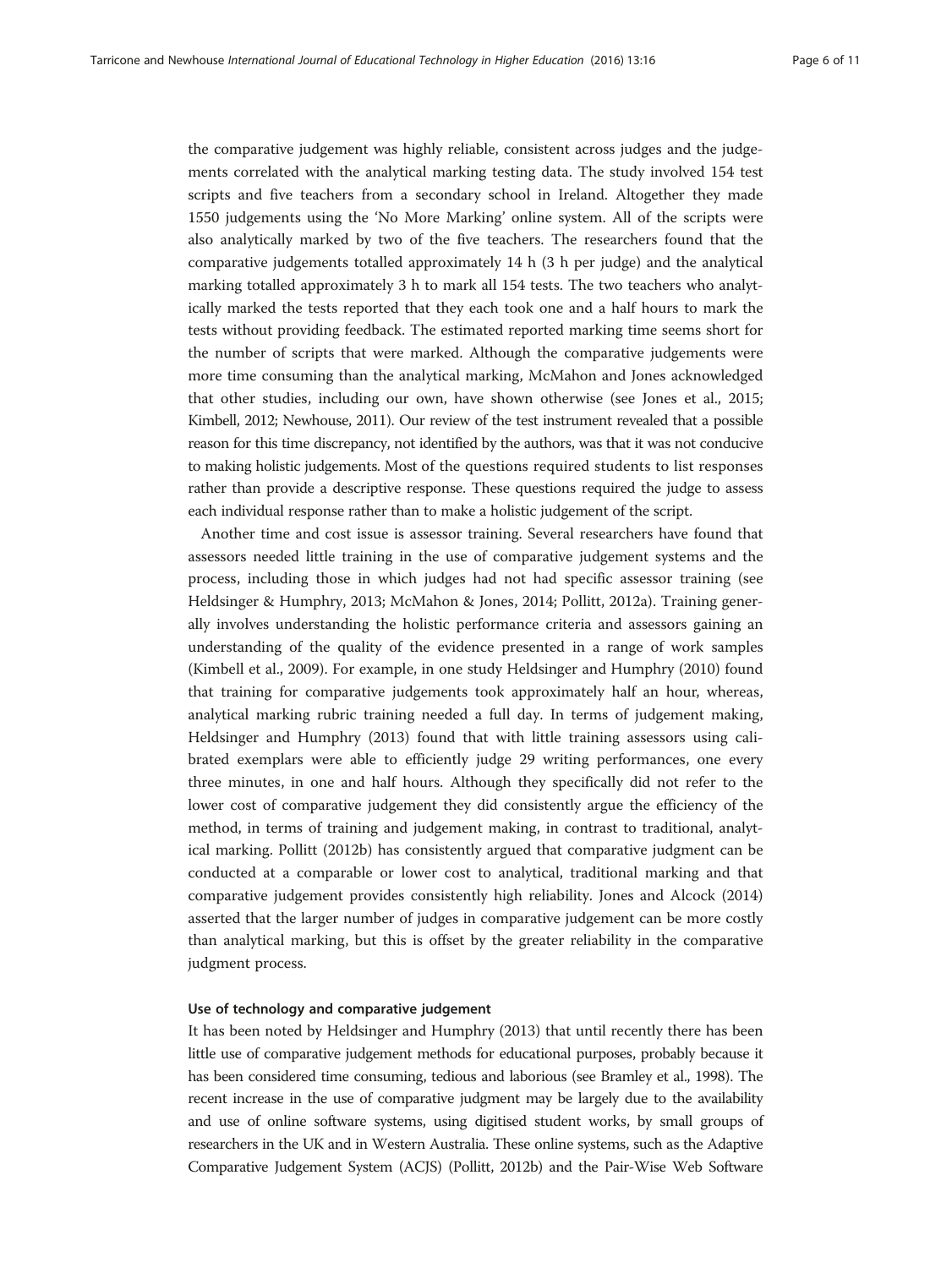(Humphry et al. [2013](#page-9-0)–2015), are based on Thurstone's ([1927\)](#page-10-0) law of comparative judgement and have dealt with many of the issues, that in the past inhibited the use of comparative judgement in assessment (Jones & Alcock, [2012](#page-9-0); Pollitt, [2012a](#page-9-0)). These online systems provide a platform for making comparative judgements of digitised works such as scripts, recorded performances and portfolios.

The recent use of these digital comparative judgment systems have been for standard setting (Bramley, [2007](#page-9-0); Bramley et al., [1998;](#page-9-0) Gill & Bramley, [2013](#page-9-0)), moderation and marking of scripts and portfolios in areas such as writing (Heldsinger & Humphry, [2010](#page-9-0), [2013;](#page-9-0) Pollitt, [2012b\)](#page-9-0), mathematical problem solving (Jones et al., [2015](#page-9-0)), science (McMahon & Jones, [2014\)](#page-9-0), design and visual arts (Newhouse & Tarricone, [2014\)](#page-9-0), design and technology e-portfolio assessment (Kimbell et al., [2009](#page-9-0)), scientific and technology enquiry e-portfolio assessment (Davies et al. [2012](#page-9-0)), oral language assessment (Newhouse, [2011;](#page-9-0) Pollitt & Murray, [1996\)](#page-10-0), and peer assessment (Jones & Alcock, [2012](#page-9-0), [2014](#page-9-0); Seery et al. [2012\)](#page-10-0). These studies have provided evidence of the efficacy in using digital assessment systems for relative comparative judgement. Many researchers have also investigated the effectiveness of, and correlation between, absolute analytical marking and relative comparative judgements. For example, research by Jones, Swan and Pollitt (2015) investigated the use of comparative judgement, as an alternative to analytical criterion marking methods, to assess constructs such as mathematical problem solving, that can be somewhat difficult to capture and describe in analytical marking criteria. Their research involved two studies and two groups of mathematics education experts in the UK (Group  $1 N = 12$ , Group  $2 N = 11$ ). The first study investigated the suitability of comparative judgements to assess the General Certificate of Secondary Education (GCSE) final examinations in the UK to determine whether comparative judgement could replicate the analytical marking using specific criteria. In the first study, Group 1 completed 151 judgements in 105 min, and Group 2 completed 150 judgements in 100 min, and showed that comparative judgement could be used to assess the GCSE. The second study used comparative judgement to assess mathematical problem solving skills, using 18 scripts from three tasks. The judgements were correlated with scripts' grades to determine the validity and reliability of comparative judgements as a measure to assess summative examinations and problem solving in mathematics. The groups of assessors, in both studies, produced ranked measurement scales with high reliability.

#### The CSaLT journey to comparative judgements

The Centre for Schooling and Learning Technologies (CSaLT) was formed in 2003 at Edith Cowan University, Perth Western Australia, with a mission to conduct research into, and promote the use of, digital technologies to improve schooling. The premise was that technologies could be used for teaching, learning and assessment (Newhouse, [2010](#page-9-0)). Increasingly, research in the Centre has found that the technologies were readily available in educational institutions but seriously underused especially in high-stakes assessment. In response to this situation, researchers in CSaLT decided to partner with the Western Australian curriculum and examination authority in testing the use of digital technologies in high stakes assessments for tertiary entrance. This decision resulted in three major studies from 2006 to 2014. Detailed descriptions of the methodologies and results have been previously reported (e.g., Newhouse, [2011;](#page-9-0) Newhouse & Tarricone, [2014\)](#page-9-0).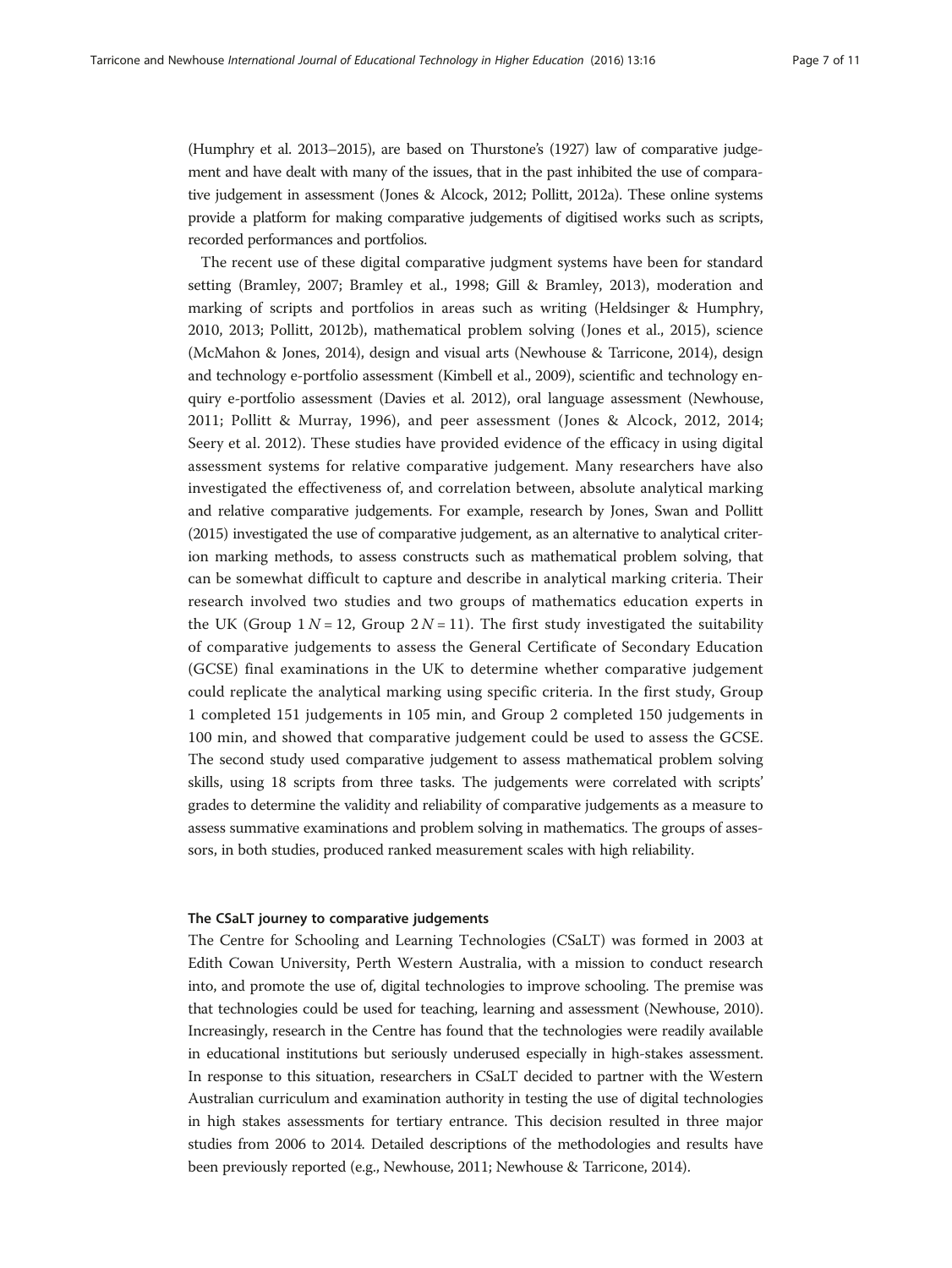The first study, from August 2006 to December 2007, was funded by a University collaborative research grant, and involved collaboration between CSaLT and the School Curriculum and Standards Authority (Newhouse, [2010](#page-9-0)). The researchers sought to investigate using digital technologies to support alternative forms of external assessment of student performance in tertiary entrance courses that included a major practical component (Newhouse, [2008\)](#page-9-0). The focus of this study was the use of digital technologies to 'capture' and score performance on practical tasks in an engineering and an applied IT course. The study involved 13 small teacher-class case studies. During this study Professor Richard Kimbell from London University was a visiting scholar at the centre; he introduced the e-scape project, assessing complex practical performance using evidence collected in digital forms, and the use of comparative judgements for generating scores (Kimbell, [2012\)](#page-9-0). As a result one of the outcomes of this study was the successful application of a comparative judgements method of scoring to the assessment of digital posters created by students under exam conditions. To facilitate this an online database tool was custom-designed using Filemaker Pro to allow judges to view pairs of student work and enter their judgements. On completion of all judgements, the researchers exported and analysed the data using RUMMcc software.

The first study was then used as a pilot for a more extensive three-year study investigating the feasibility of using digital representations of work for authentic and reliable performance assessment in foreign language, engineering, information technology, and physical education tertiary entrance courses (Newhouse, [2011\)](#page-9-0). The study was funded by an Australian Research Council Linkage grant, with the local curriculum authority as the partner again, and also involved collaboration with researchers in the British e-scape project (Kimbell et al. [2007\)](#page-9-0). For each course, digital forms of assessment were devised to improve on the standard form of assessment used at the time, with the evidence (e.g. student work, recording of performance) stored in digital files within online systems. Assessors accessed these files using online scoring tools to facilitate analytical marking and comparative judgement. By the second year of the study a commercial system had been developed by TAG Learning for the e-scape project (eventually known as ACJS), so this system was used for comparative judgements. It not only displayed the assessment evidence and captured assessor judgements, it also included the Rasch mathematical calculations to progressively provide scores and reliability statistics. As a result, assessors no longer had to make a set number of judgements before completing the exercise; completion was determined by reaching a required level of reliability.

Rasch measurement was used to analyse all scoring data to determine reliability coefficients and related statistics. The comparative judgement method, for all four courses, generated highly reliable sets of scores, with Cronbach's Alpha and Separation Index coefficients exceeding 0.9. For all four courses the comparative judgment method showed higher levels of reliability than analytical marking, but the comparative judgement scores and rankings were typically moderately to highly correlated with the scores from traditional analytical marking (Newhouse, [2011](#page-9-0)). Issues related to the time taken to complete comparative judgments when compared with analytical marking, were mainly related to file size, download time and the amount of text and pages of the digital evidence, rather than the time it took to make the comparative judgment. Overall, the study demonstrated the feasibility of using Rasch measurement with analytical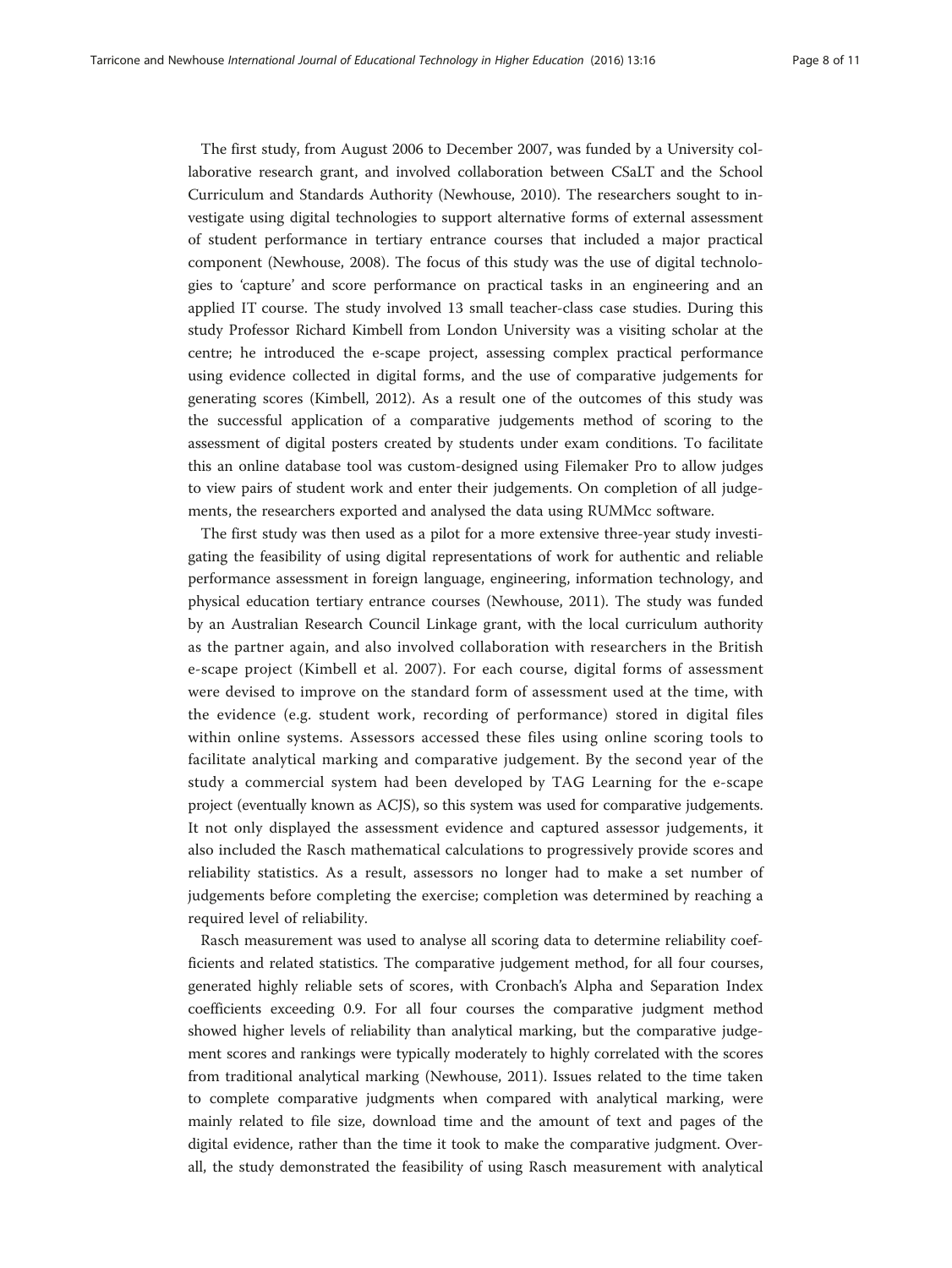marking and comparative judgements for the digital assessment of performance as a reliable and valid alternative to paper-based high-stakes examinations. Ultimately the researchers found that the comparative judgment method of scoring was more reliable than analytical marking.

In the third study, which began in 2011 and was completed in 2014 (Newhouse & Tarricone, [2014\)](#page-9-0) the researchers sought to investigate the efficacy of digitisation for online analytical marking and comparative judgement methods by building on Dillon and Brown's ([2006\)](#page-9-0) use of e-portfolios. This study involved three phases; the first two phases investigated the efficacy of digitisation of student practical work and the effectiveness of comparative judgement of portfolios for the purpose of summative assessment in the Visual Arts and Design tertiary entrance courses. Once again the ACJS was used to facilitate the comparative judgements. In the first phase the researchers explored the potential of representing practical work in the two courses, whereas the second phase concerned whether it was feasible for students to create and submit such representations. The third phase focused solely on the online scoring of Visual Arts digital portfolios for the purpose of moderation to ensure consistent standards. The researchers believed that this may be efficiently and effectively accomplished using the approach used in this study to the online scoring of digital portfolios.

In all three phases of the study the researchers demonstrated that the digitised student work could be efficiently and effectively assessed using online marking systems. For both courses, there was low consistency between the assessors for analytical marking, although the combined scores using a Rasch polytomous model exhibited good reliability. For both there was a high level of internal consistency for the results of the comparative judgements. For all three phases and for both Visual Arts and Design, the comparative judgement method generated highly reliable sets of scores, with Cronbach's Alpha and Separation Index coefficients for the first two phases exceeding 0.9. However, in the third phase a reliability coefficient of only 0.88 was achieved, with the most likely explanation being a lack of a consensus understanding of the criteria among some of the Visual Arts teachers who were inexperienced with marking these submissions.

#### Conclusion

In this paper we have used a range of literature and CSaLT's eight-year research journey to argue that the authenticity, validity and reliability of high-stakes summative assessment may be enhanced through the use of the comparative judgement method of scoring using digital representation of evidence and online tools to facilitate scoring and feedback. The changing requirements of tertiary courses necessitate that students be proficient in using a variety of digital technologies to support their learning. The potential for these technologies to be used for high-stakes assessment is fast becoming a reality, with the added capacity to use comparative judgement for scoring and Rasch modeling to analyse the data. The time is now to embrace digital technologies for high-stakes assessment and consider comparative judgement for scoring as a viable and reliable alternative to analytical marking, particularly for creative performances that rely on highly subjective judgements.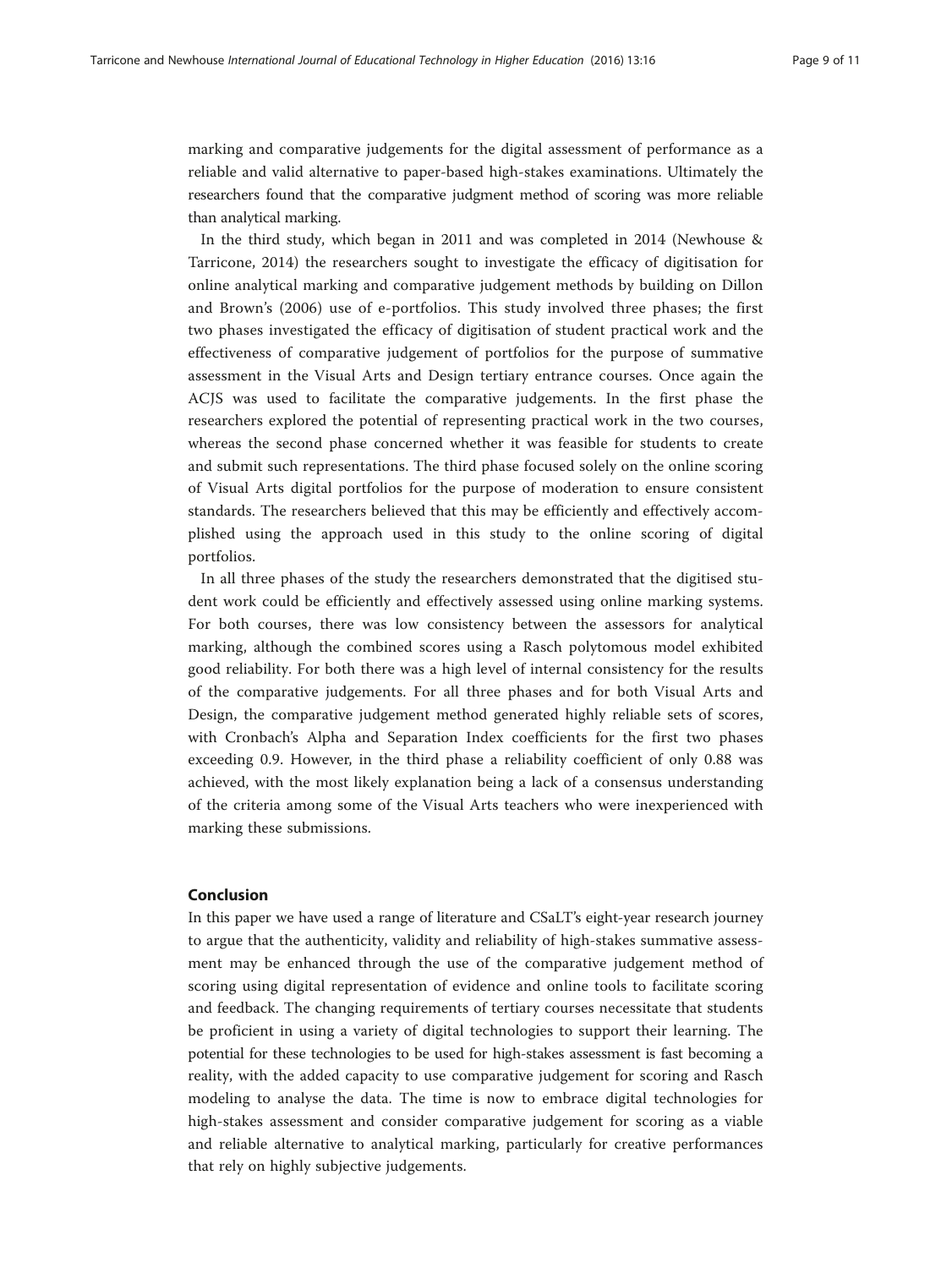#### <span id="page-9-0"></span>Authors' information

Paul is an Associate Professor at Edith Cowan University in Western Australia where he is the director of the Centre for Schooling and Learning Technologies (CSaLT) in the School of Education. His aim is to improve the opportunities for children to develop their potential through engaging and relevant schooling.

Pina's PhD in educational/cognitive psychology won the 2007 Edith Cowan University Research Medal. Psychology Press published her thesis research as a book titled The Taxonomy of Metacognition. She has a M Ed in Interactive Multimedia. In 2014 she completed a M Ed in Educational Measurement with Honours from the University of Western Australia. Her interests include educational psychology constructs, psychometrics and the use of technologies for assessment.

#### Acknowledgements

The study discussed in this paper was the work of a research team led by Paul Newhouse and included researchers Jeremy Pagram, Lisa Paris, Mark Hackling, Martin Cooper, Pina Tarricone, Alistair Campbell, Alun Price and many research assistants. The work of everyone in this team, particularly Martin Cooper and Pina Tarricone, and the teachers and students involved, contributed to the research outcomes presented in this paper.

#### Received: 17 July 2015 Accepted: 16 November 2015 Published online: 07 April 2016

### References

Andrich D (1988) Rasch models for measurement. Sage Publications, Newbury Park

- Andrich D, Luo G (2003) Conditional pairwise estimation in the Rasch model for ordered response categories using principal components. J Appl Meas 4(3):205–221
- Bond, T. G., & Fox, C. M. (2001). Applying the Rasch model: Fundamental measurement in the human sciences. Mahwah, N.J. ; London: L. Erlbaum
- Bradley RA, Terry ME (1952) Rank analysis of incomplete block designs: I. The method of paired comparisons. Biometrika 39(3/4):324–345
- Bramley T (2007) Paired comparison methods. In: Newton P, Baird J-A, Goldstein H, Patrick H, Tymms P (eds) Techniques for monitoring the comparability of examination standards. QCA, London, pp 264–294
- Bramley T, Bell JF, Pollitt A (1998) Assessing changes in standards over time using Thurstone paired comparisons. Education Res Perspectives 25(2):1–24
- Davies D, Collier C, Howe A (2012) Assessing Scientific and Technological Enquiry Skills at Age 11 using the e-scape System. Int J Technology Design Education 22(2):247–263
- Dillon SC, Brown AR (2006) The art of ePortfolios : insights from the creative arts experience. In: Ali J, Kaufman C (eds) Handbook of Research on ePortfolios. Idea Group Reference, Hershey, pp 420–433
- Fechner, G. T. (1860). Elements of psychophysics (H. E. Adler, Trans. Holt, Rinehart & Winston Eds.)
- Gill T, Bramley T (2013) How accurate are examiners' holistic judgements of script quality? Assessment in Education: Principles. Policy Practice 20(3):308–324
- Heldsinger S, Humphry SM (2010) Using the method of pairwise comparison to obtain reliable teacher assessments. Australian Educational Res 37(2):1–19
- Heldsinger S, Humphry SM (2013) Using calibrated exemplars in the teacher-assessment of writing: an empirical study. Educational Res 55(3):219–235
- Humphry SM, Heldsinger S (2007) Using measurement principles in developing assessment processes. In: Educational Assessment and Measurement Series. University of Western Australia, Perth
- Humphry SM, Wray WH, Wray FW (2013–2015) Pair-Wise Web Software. The University of Western Australia, Perth
- Jones I, Alcock L (2012) Summative peer assessment of undergraduate calculus using adaptive comparative judgement. In: Iannone P, Simpson A (eds) Mapping university mathematics assessment practices. University of East Anglia, East Anglia, pp 63–74

Jones I, Alcock L (2014) Peer assessment without assessment criteria. Studies in Higher Education 39(10):1774–1787

- Jones I, Swan M, Pollitt A (2015) Assessing mathmatical problem solving using comparative judgement. Int J Science Mathematics Education 13:151–177
- Kimbell R (2012) Evolving project e-scape for national assessment. Int J Technology Design Education 22:135–155 Kimbell R, Wheeler T, Miller A, Pollitt A (2007) e-scape: e-solutions for creative assessment in portfolio environments.

Technology Education Research Unit, Goldsmiths College, London

- Kimbell R, Wheeler T, Stables K, Sheppard T, Martin F, Davies D, Whitehouse G (2009) e-scape portfolio assessment: Phase 3 report. Technology Education Research Unit: Goldsmith College, London
- Laming D (2004) Human judgment: The eye of the beholder. Thomson Learning, London
- McMahon, S., & Jones, I. (2014). A comparative judgement approach to teacher assessment. Assessment in Education: Principles, Policy & Practice. doi: [10.1080/0969594X.2014.978839](http://dx.doi.org/10.1080/0969594X.2014.978839)
- Newhouse CP (2008) Digital forms of performance assessment. In: Paper presented at the Australian Computers in Education. ACT, Canberra
- Newhouse CP (2010) Aligning assessment with curriculum and pedagogy in applied information technology. Australian Educational Computing 24(2):4–11
- Newhouse CP (2011) Comparative pairs marking supports authentic assessment of practical performance within constructivist learning environments. In: Cavanagh RF, Waugh RF (eds) Applications of Rasch Measurement in Learning Environments Research. Sense Publisher, Rotterdam, pp 141–180
- Newhouse CP, Tarricone P (2014) Digitizing practical production work for high-stakes assessments. Canadian J Learning Technology 40(2):1–17

Pollitt A (2012a) Comparative judgement for assessment. Int J Design Education 22:157–170

Pollitt A (2012b) The method of Adaptive Comparative Judgement. Assessment Education 19(3):281–300